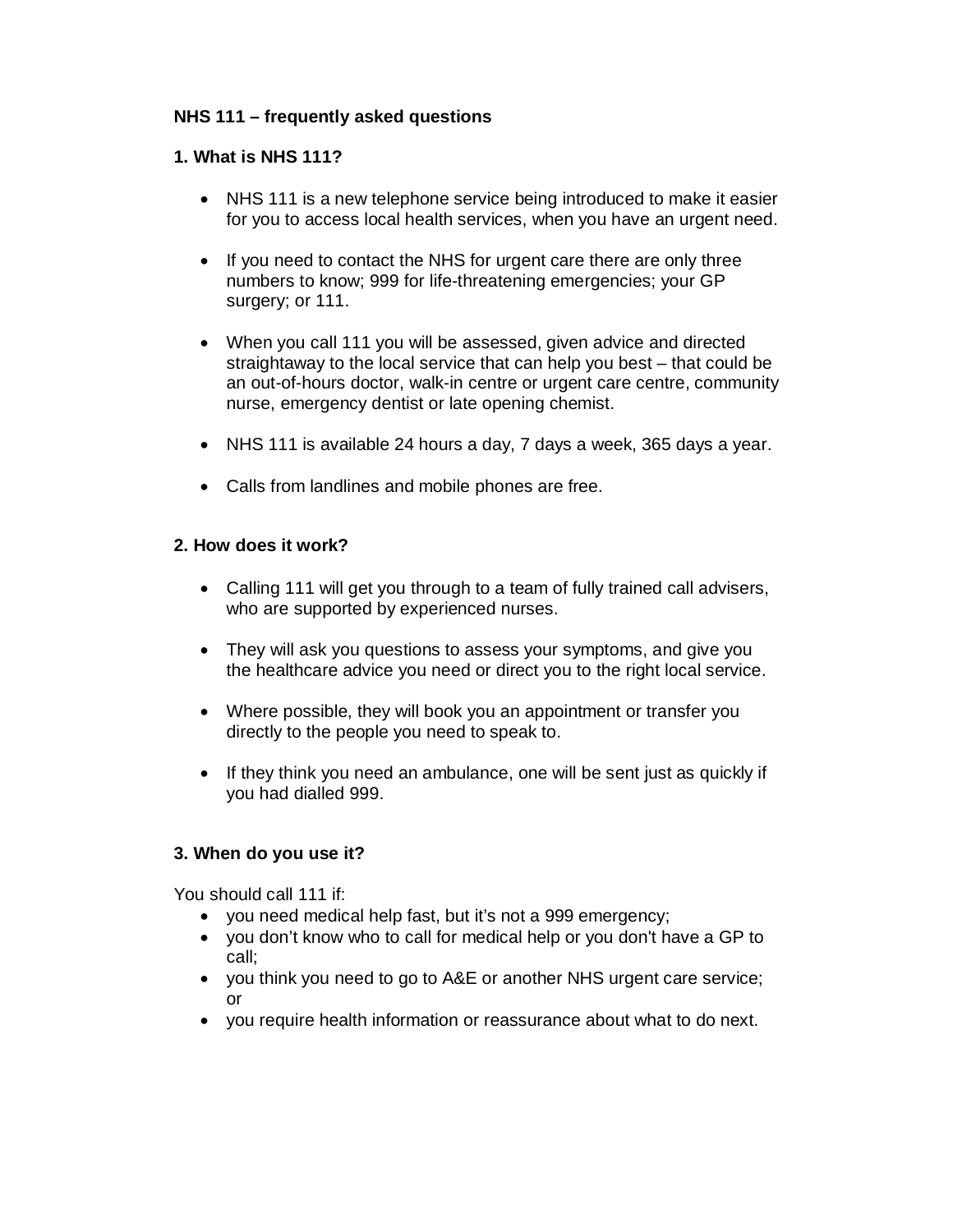### **4. Why should you use it?**

• NHS 111 will direct you straight away to the local service that can help you best.

# **5. How much do calls to NHS 111 cost?**

• Calls to the NHS 111 service are free from both landlines and mobile phones, so it won't cost you a penny.

# **6. Is the NHS 111 service available 24/7?**

• Yes, NHS 111 is available 24 hours a day, 7 days a week, 365 days a year.

# **7. Who answers NHS 111 calls?**

- The North East Ambulance Service handles 111 calls for North East England in partnership with Northern Doctors Urgent Care.
- Calls are answered by fully trained call advisers, who are supported by experienced nurses.

### **8. Is the service available to people with a hearing impairment or communication difficulties?**

- People with communication difficulties or impaired hearing are able use the NHS 111 service via a textphone by calling 18001 111.
- Calls are connected to the TextDirect system and the textphone will display messages to tell the user what is happening.
- Typetalk Relay Assistant will automatically join the call and they will speak the users typed conversation to the NHS 111 call adviser and will type back the adviser's conversation, so that this can be read this on the caller's textphone display (or computer).

### **9. Is the service accessible to non-English Speakers?**

• The NHS 111 service uses a translation service so that it is accessible to people who do not speak English.